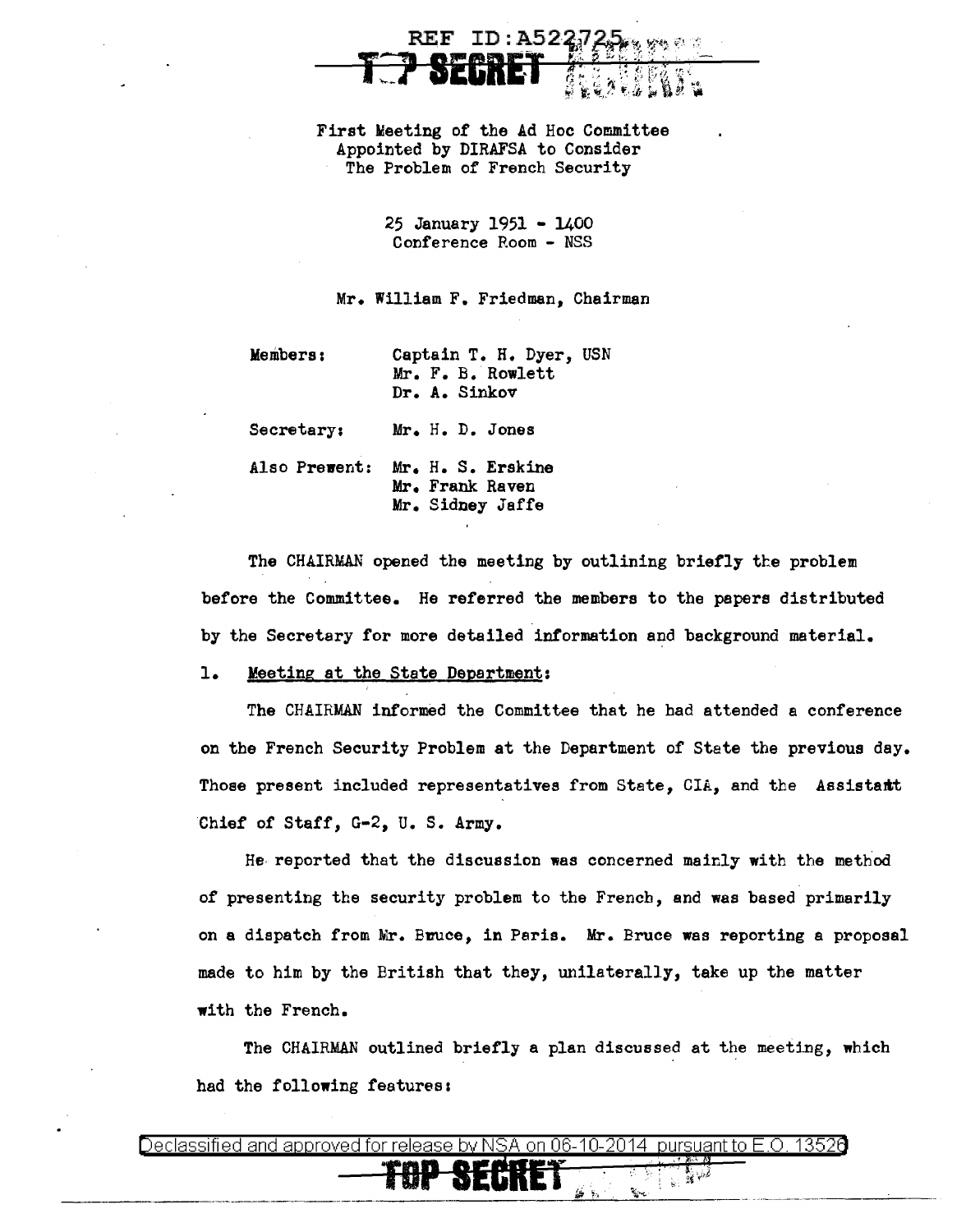## $ID: A52%$ 1~1 **SECRET** b~iuU

- a. A Tri-partite working group 4 members from each country which would meet first in Washington or London, and rotate to the other locations, to study French Security standards, regulations and practices.
- b. Should the French, in' these conferences, bring up the matter of Communications Security, they would be told that it was outside the province of the discussions.
- c. Only if the French gave concrete evidence that they would do something to improve personnel and physical security would there be a possibility of communications security being considered by this group.
- 2. General Comments on Problem Before the Committee:

The CHAIRMAN explained that USCIB had agreed to a conference with the British in late March or early April on the general COMSEC aspects of French Security. He stated that the Committee's problem was a technical one which involved recommending a plan of action to USCIB to be used as a U.S. basis in U.S./U.K. discussions.

*3.* Technical Aspects of French Cryptography:

MR. SIDNEY JAFFE, AFSA-232, was present to brief the Committee with a technical evaluation of the cryptographic systems, practices and procedures employed by the French Government. He reviewed briefly, for the Committee, the status of French Diplomatic, Army, Navy, Air, Police and Agent systems.

4. Conclusions Reached by the COMMITTEE::

From Mr. Jaffe's presentation, which included considerable detail and which pertained to military, as well as diplomatic cryptography, the Committee drew certain conclusions, among which were the following:

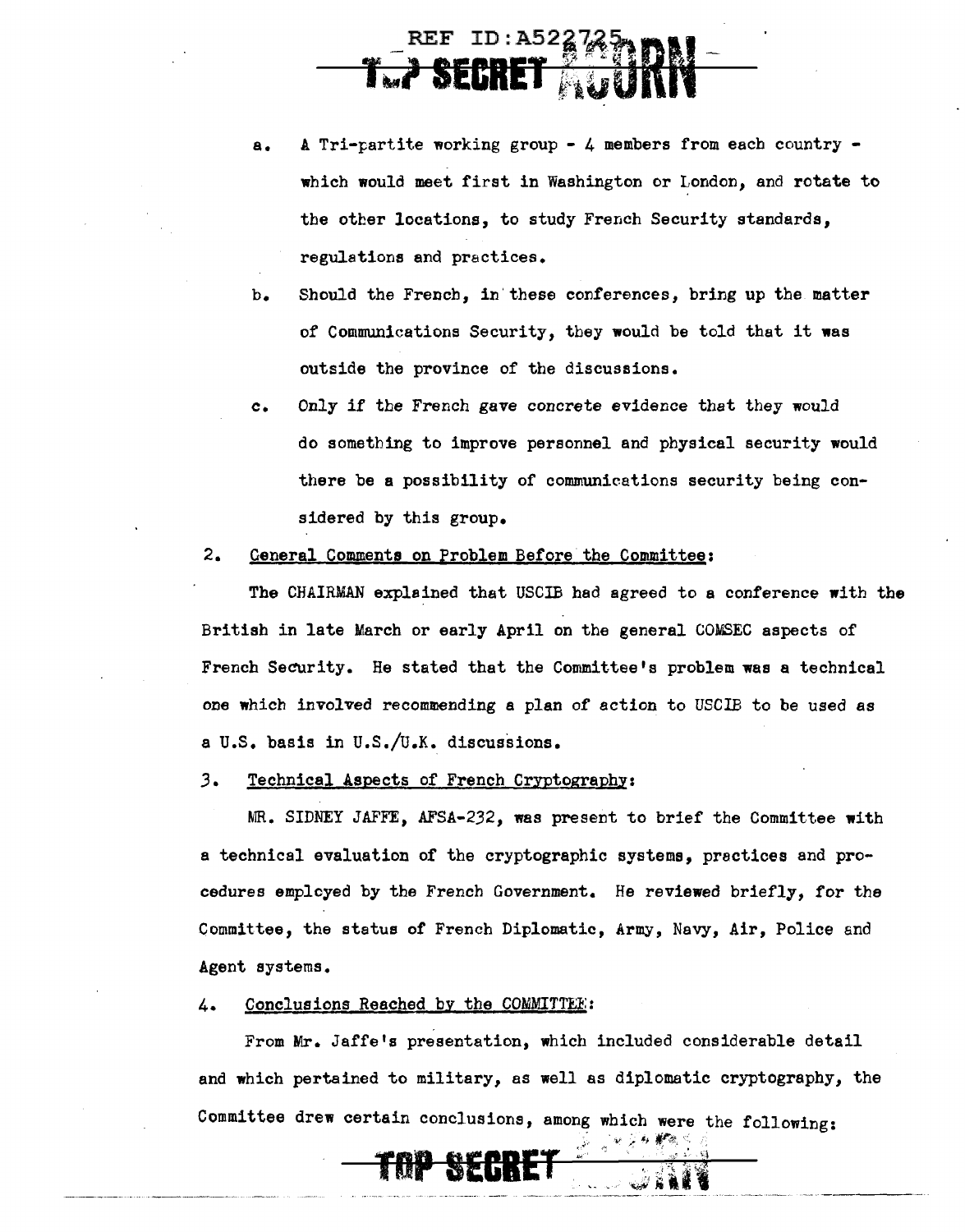## <u> ДР МБ227</u><br>**ОСИПЕ**

a. As a result of the place occupied by France in world affairs. and the inherent enthusiasm of the French in diplomatic activities, any insecurity in the handling of information available to the French leaders· makes this government a prolific and valuable source for USSR intelligence operations.

b. There is concrete evidence that the French have used, and continue to employ, insecure methods in the handling of information.

- c. One of the most significant examples of French insecurity lies in the nature of their cryptographic systems and the manner in which they are used.
	- (1) The majority of their cryptosystems are inherently insecure.
	- (2) There appears to be no clear-cut rule for the use of a particular system tor particular information.
	- (.3) Cryptographic discipline·is poor, there being no evidence of a strictly-enforced plan to insure correct cryptographic procedure.
	- (4) Cryptographic technicians are inadequately trained.
- d. That any well-organized cryptanalytic organizations would have little difficulty in obtaining information from French traffic.
- e. The few secure French cryptosystems, if used exclusively, would break down under the current volume of French traffic.
- f. The end alternative requires that the French be provided, in some manner with adequate cryptographic facilities and training.
- *5.* Committee Decisions:
	- a. That there be prepared by AFSA-02, for forwardiz:g witb the Committee's final report, a brief statement on the technical aspects of French cryptography.
	- y 1951, in Room 2029-A, b. That the Committee meet